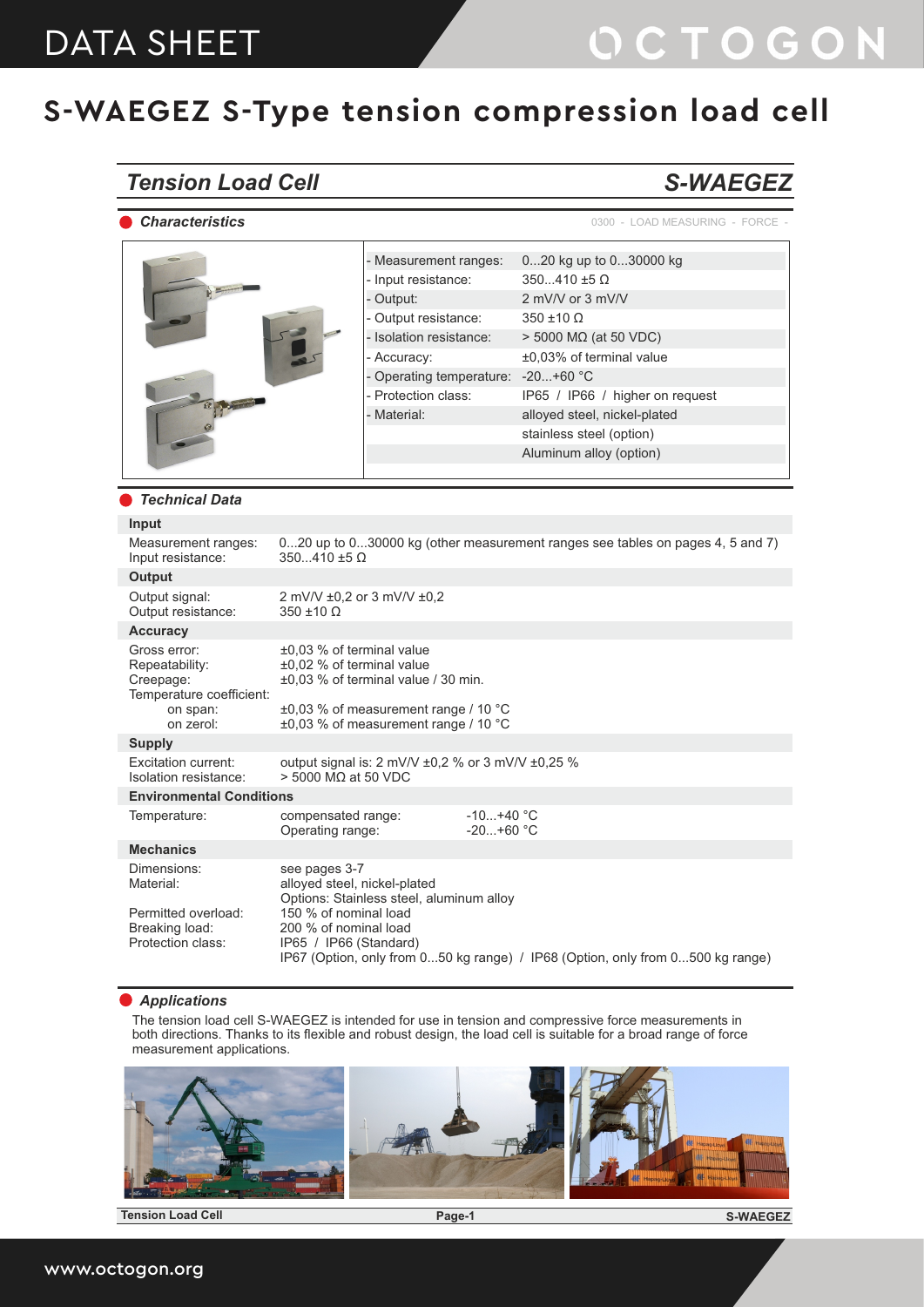|                    | <b>Technical Data (Continued)</b>                                                                                                                                         |
|--------------------|---------------------------------------------------------------------------------------------------------------------------------------------------------------------------|
|                    | <b>Mechanics (Continued)</b>                                                                                                                                              |
| Weight:            | Measurement ranges 050 to 0500 kg:<br>approx. 0,7 kg<br>Measurement ranges 0750 to 01500 kg:<br>approx. 0,9 kg<br>Measurement ranges 02000 to 05000 kg:<br>approx. 1,8 kg |
| Connection:        | 3,5 / 6 m connection line, geschirmt (polyurethane)<br>+Input (red) / -Input (black or blue) /<br>+Output (green) / -Output (white or yellow)                             |
|                    | <b>Electrical Connection</b>                                                                                                                                              |
| <b>Connections</b> |                                                                                                                                                                           |
|                    | + Input (red)                                                                                                                                                             |
|                    | + Output (green)                                                                                                                                                          |
|                    | - Input<br>(black or blue)                                                                                                                                                |
|                    | - Output<br>(white or yellow)                                                                                                                                             |

### **Cable**

Shielded 4-wire, with braided copper wire shielding and polyurethane mantle. Ends stripped and tincoated. Standard length of cable is 3,5 m (0...20 to 0...500kg) and 6 m (0...0,75 t to 0...30 t).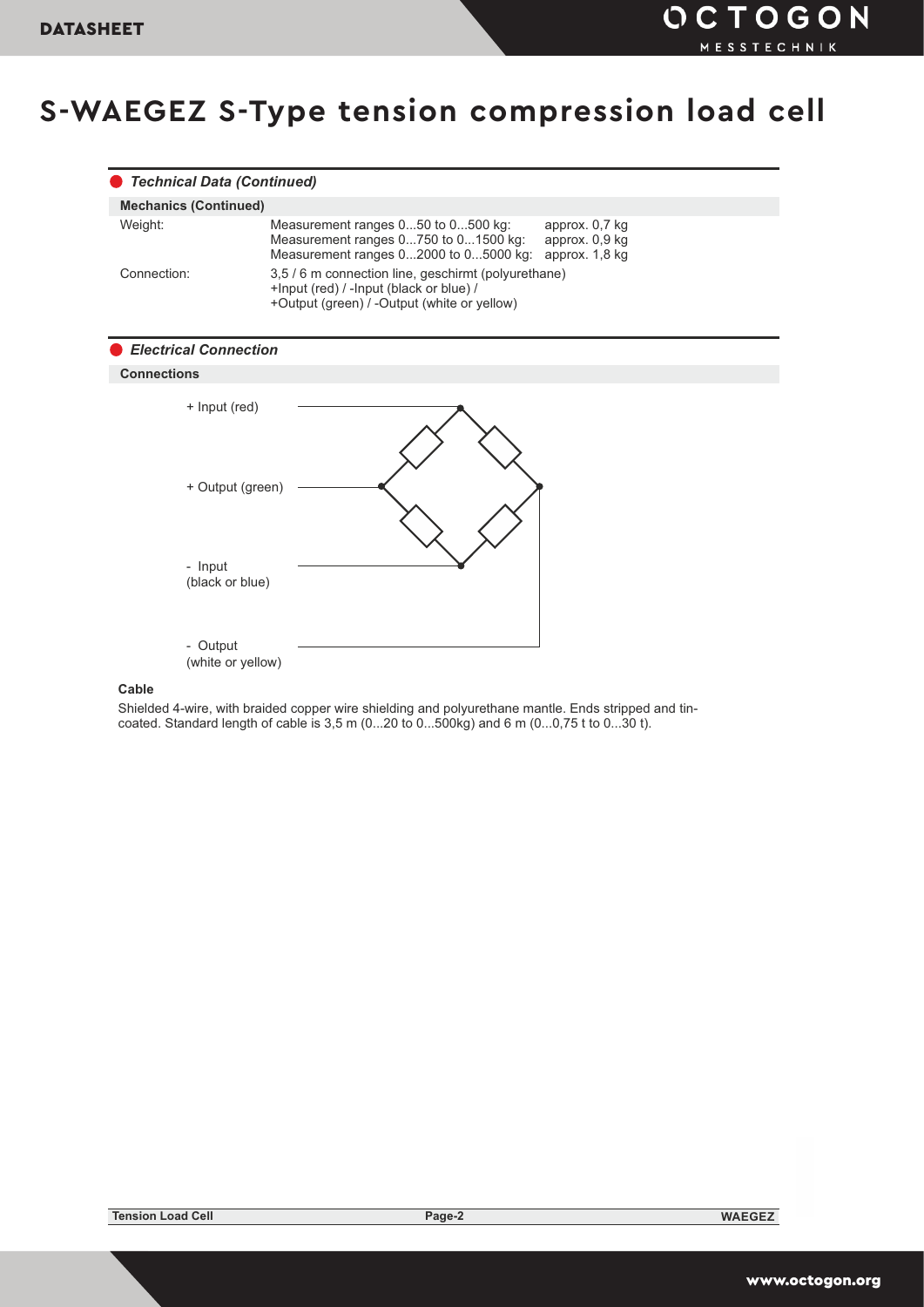### *Dimensions (in mm)*

**Dimensions Tension Load Cell Standard**

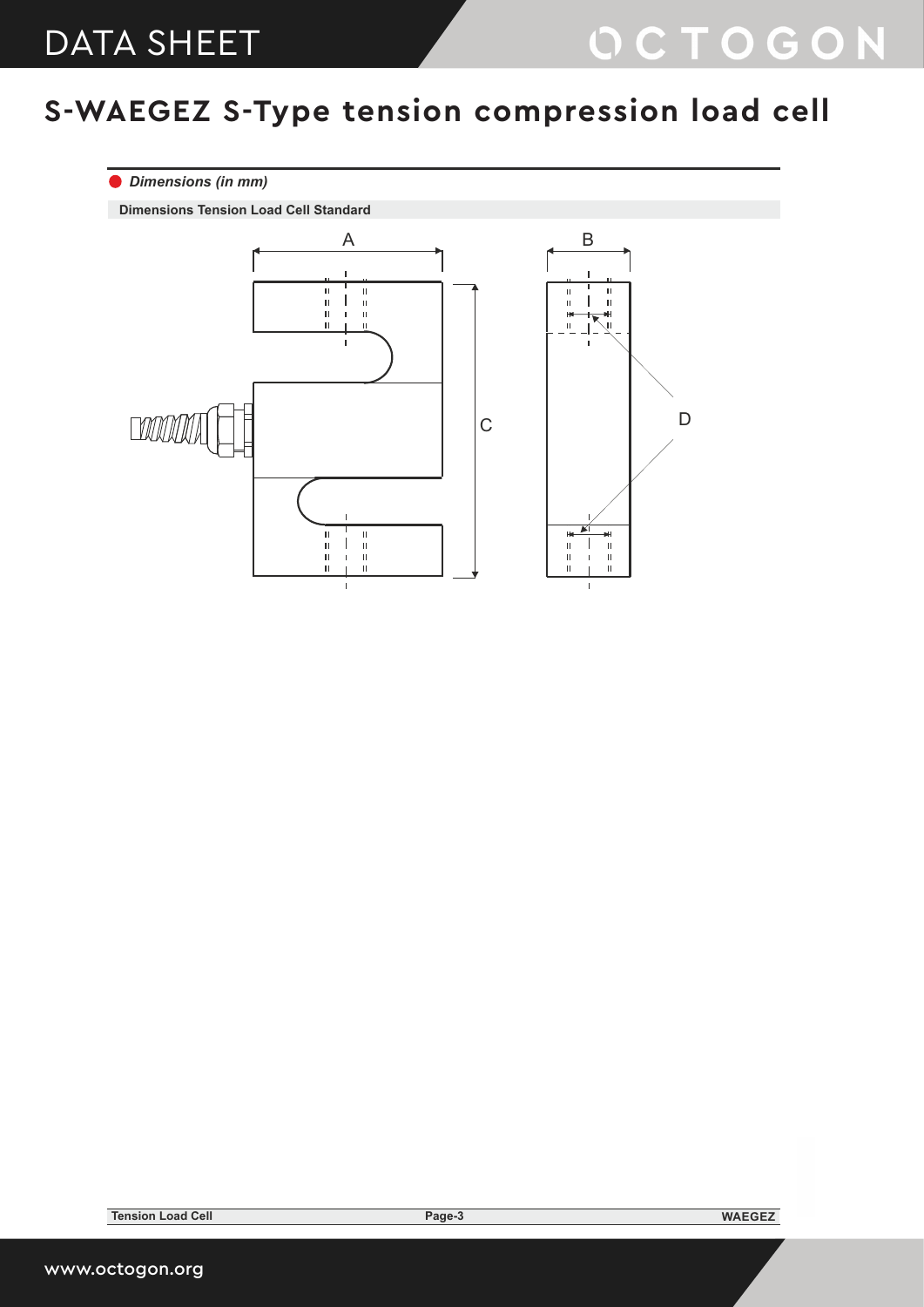#### *Dimensions (Continued)*

**Dimensions Tension Load Cell Standard - Table**

| <b>Dimensions (in mm)</b>  |                         |              |              |           |             |  |  |  |  |
|----------------------------|-------------------------|--------------|--------------|-----------|-------------|--|--|--|--|
| Capacity (kg)              | D                       | $\mathsf{A}$ | $\mathbf{C}$ | Weight/kg |             |  |  |  |  |
| 20, 30, 50, 100            | MG <sup>1</sup>         | 50           | 12,5         | 62        | 0,7         |  |  |  |  |
| 20, 30, 50                 | M8 <sup>2</sup>         | 50,8         | 12,7         | 64        | 0,7         |  |  |  |  |
| $20, 30, 50^3$             | M8 <sup>2</sup>         | 50,8         | 12,7         | 65,3      | 0,7         |  |  |  |  |
| 100 <sup>3</sup>           | M12 <sup>2</sup>        | 50,8         | 19,1         | 76,2      | 0,7         |  |  |  |  |
| 250, 300, 500 <sup>3</sup> | M12 <sup>2</sup>        | 64           | 23           | 82        | 0,7         |  |  |  |  |
| 250, 300, 500, 750, 1000   | $M12x1,25$ <sup>1</sup> | 50           | 25           | 62        | $0,7 - 0,9$ |  |  |  |  |
| 100, 250, 300, 500         | M12x1,75 <sup>2</sup>   | 50,8         | 19           | 76        | 0,9         |  |  |  |  |
| 750, 1000, 1500            | $M12x1,75^2$            | 50,8         | 25,4         | 76        | 0,9         |  |  |  |  |
| $1000 - 3000$              | M16 <sup>2</sup>        | 60           | 30           | 80        | $0,9 - 1,8$ |  |  |  |  |
| 2000, 2500, 3000, 5000     | $M18x1,5^2$             | 76,2         | 25,4         | 108       | 1,8         |  |  |  |  |
| 1500, 2000, 2500, 3000     | $M20x1,5$ <sup>1</sup>  | 75           | 27           | 100       | 1,8         |  |  |  |  |
| 5000                       | M24x2 <sup>1</sup>      | 90           | 40           | 140       | 1,8         |  |  |  |  |

#### **Notes**

1) S-WAEGEZ Standard with M6, M12x1,25, M20x1,5 and M24x2 only available with 3 mV/V.

- 2) S-WAEGEZ Standard with M8, M12, M12x1,75, M16 and M18x1,5 only available with 2 mV/V.
- 3) Only for S-WAEGEZ Standard with aluminum alloy

The specified weights are only approximations, and certain special load cells with higher measurement ranges have in addition to this a deviating design. For further dimensions, see p. 5 for load cells with options and pages 6-7 for heavy load cells with exceptionally high measurement ranges.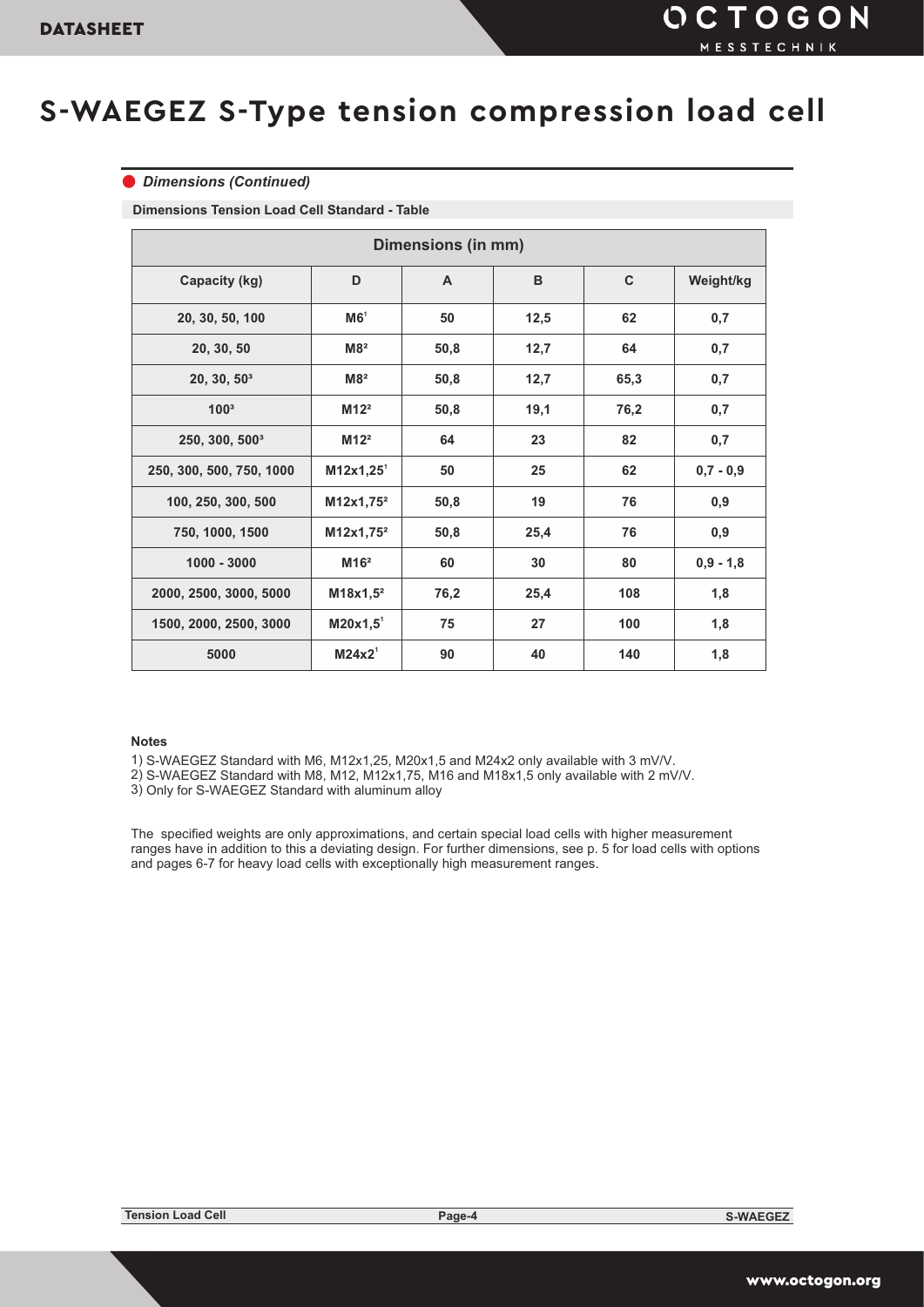#### *Dimensions (Continued)*

**Dimensions Tension Load Cell Option - Tables**

| <b>Dimensions (in mm)</b> |                |                |      |           |      |  |  |  |  |
|---------------------------|----------------|----------------|------|-----------|------|--|--|--|--|
| Capacity (kg)             | D              | $\overline{A}$ | C    | Weight/kg |      |  |  |  |  |
| 20 <sup>2</sup>           | M <sub>6</sub> | 50,8           | 16,6 | 63,5      | 0,7  |  |  |  |  |
| $500^1$                   | M12x1,75       | 50,8           | 19,1 | 76,2      | 0,7  |  |  |  |  |
| $1000^1$                  | M12x1,75       | 50,8           | 25,4 | 76,2      | 0,9  |  |  |  |  |
| $1500^1$                  | M16x1,5        | 50,8           | 25,4 | 76,2      | 0,9  |  |  |  |  |
| 2000, 30001               | M20x1,5        | 76,2           | 31,8 | 108       | 1,8  |  |  |  |  |
| $5000^1$                  | M24x2          | 76,2           | 37   | 108       | 1,8  |  |  |  |  |
| 100001                    | M30x2          | 125,5          | 50,8 | 177,8     | >1,8 |  |  |  |  |

| <b>Dimensions (in mm)</b>           |                |      |      |           |             |  |  |  |  |
|-------------------------------------|----------------|------|------|-----------|-------------|--|--|--|--|
| Capacity (kg)                       | D              | A    | C    | Weight/kg |             |  |  |  |  |
| $50^3$                              | M <sub>6</sub> | 50,8 | 12,7 | 63,5      | 0,7         |  |  |  |  |
| $100^3$                             | M10x1,5        | 50,8 | 19,1 | 76,2      | 0,7         |  |  |  |  |
| $250^3$                             | M12x1,75       | 50,8 | 19,1 | 76,2      | 0,7         |  |  |  |  |
| $1000, 1500^3$                      | M12x1,75       | 50,8 | 25,4 | 76,2      | $0,7 - 0,9$ |  |  |  |  |
| 2000, 2500, 3000, 5000 <sup>3</sup> | M20x1,5        | 76,2 | 31,8 | 100,4     | 1,8         |  |  |  |  |

#### **Notes**

1) Custom design for options: No aluminum alloy

2) Custom design for options: Only aluminum up to IP67 maximum, only 2 mV/V

3) Custom design for options: Steel, stainless steel, up to IP67 maximum, only 3 mV/V, no aluminum alloy

Specified weights are only approximations.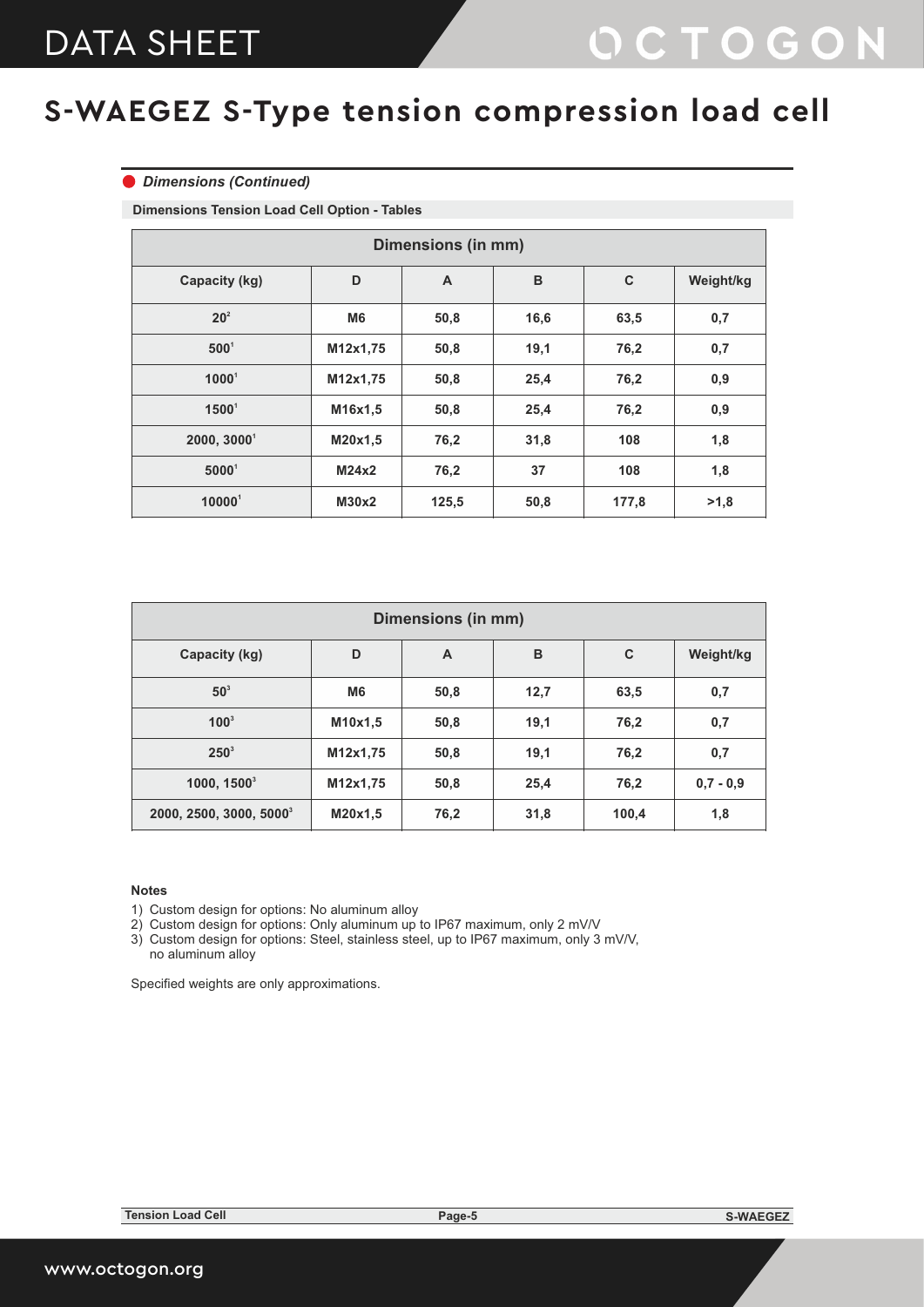### *Dimensions (Continued)*

**Dimensions Tension Load Cell Standard Heavy**

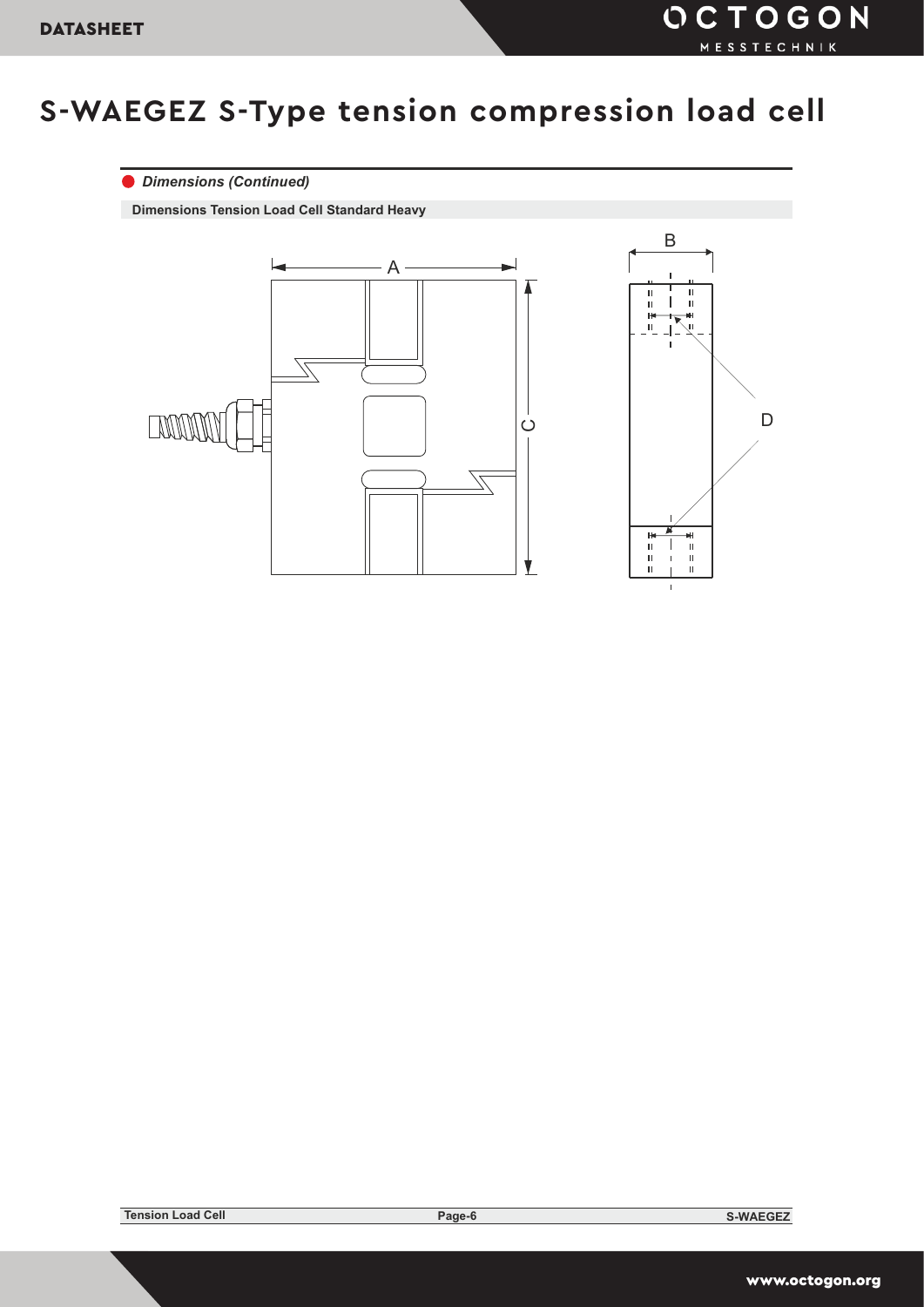#### *Dimensions (Continued)*

**Dimensions Tension Load Cell Standard Heavy - Table**

| <b>Dimensions (in mm)</b> |                 |     |    |           |             |  |  |  |  |
|---------------------------|-----------------|-----|----|-----------|-------------|--|--|--|--|
| Capacity (kg)             | D               | A   | B  | Weight/kg |             |  |  |  |  |
| 500, 750                  | M <sub>12</sub> | 70  | 19 | 80        | $0.7 - 0.9$ |  |  |  |  |
| 1000, 1500                | M <sub>12</sub> | 70  | 25 | 80        | $0,9 - 1,8$ |  |  |  |  |
| 2000, 2500, 3000, 5000    | M18x1,5         | 95  | 25 | 108       | 1,8         |  |  |  |  |
| 7500, 10000               | M30x2           | 125 | 50 | 175       | >1,8        |  |  |  |  |
| 20000                     | M39x2           | 150 | 60 | 188       | >1,8        |  |  |  |  |

#### **Notes**

- Tension load cell S-WAEGEZ standard heavy is only available with 3 mV/V.

- Tension load cell S-WAEGEZ standard heavy is only available as nickel-plated alloy steel variant

Specified weights are only approximations.